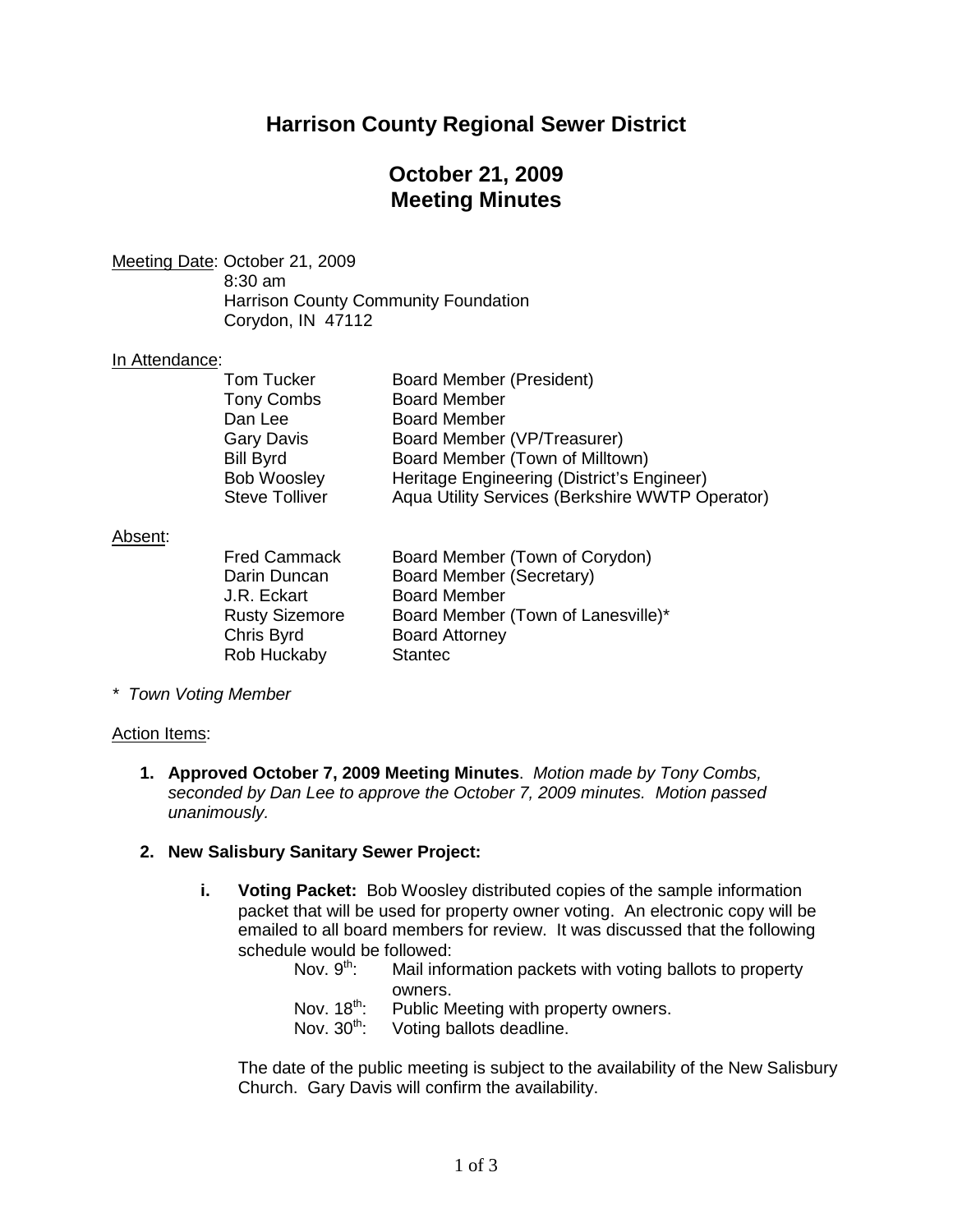- **ii. Project Cost to Property Owners:** Gary Davis requested that the Board reconsider the \$15,000 fee that was approved at the last meeting. A lengthy discussion was held regarding the options for lowering the Project Cost of \$15,000 per property. Upon further review the board discussed lowering the project cost charged to each property owner of \$10,000. The \$95,000 needed to lower this cost will be taken from the contingency funds allocated in the construction cost estimates. *A motion was made by Gary Davis, seconded by Tony Combs to lower the previously approved \$15,000 charge to \$10,000 for the project cost paid by each property owner. Motion passed unanimously.*
- **iii. HCCF Grant:** Tom Tucker informed the Board that a 2<sup>nd</sup> signature was necessary on the grant acceptance agreement. The HCCF will accept the signature of the Board Secretary (Darin Duncan). Darin was not able to attend today's meeting, therefore, Tom instructed Bob Woosley to follow up with Darin to have him sign the agreement. The agreement will be signed by Darin outside of the meeting and returned directly to the HCCF.

## **3. Berkshire WWTP Operator's Report (September):**

- **i. Operations Report:** Steve Tolliver presented the September Operations Report. *A motion was made by Dan Lee, seconded by Gary Davis to accept the September Operations Report presented by Steve Tolliver. Motion passed unanimously.*
- **ii. WWTP Site Visit (November 4<sup>th</sup>):** Steve reported that all work is now complete on the construction of the roof structure and installation of the generator. A site visit will be held on November  $4<sup>th</sup>$  at 1 pm. All elected officials will be invited to attend and given a tour of the facility.
- **4. Treasurer's Report:** Gary Davis presented the treasurer's report for the month of September. The Hospital Medical Campus and the Berkshire system continue to operate at a surplus. The current checking account balance is \$17,819. Board members again thanked Gary for all his efforts in keeping accurate and detailed records for the District. *A motion was made by Tony Combs, seconded by Dan Lee to approve the Treasurer's Report. Motion passed unanimously.*
- **5. 2010 Budget:** Bob Woosley asked if any changes were needed to the draft budget. The Board did not have any changes to the budget. *A motion was made by Gary Davis, seconded by Dan Lee to request \$46,800 for an Operating Budget and \$10,000 for a Projects Budget and allow Darin Duncan to make the request to the Commissioners at their November 2, 2009 meeting. Motion passed unanimously.*

#### **6. Other Business:**

- **i.** Approved the following invoices:
	- a. Byrd, Dillman, & Chastain (\$100) Funds will be charged to the Operating Budget (.02). *Motion made by Gary Davis, seconded by Dan Lee. Motion passed unanimously.*
	- b. Heritage Engineering (\$18,402) Funds will be charged to the Projects Budget (.03). *Motion made by Gary Davis, seconded by Tony Combs. Motion passed unanimously.*